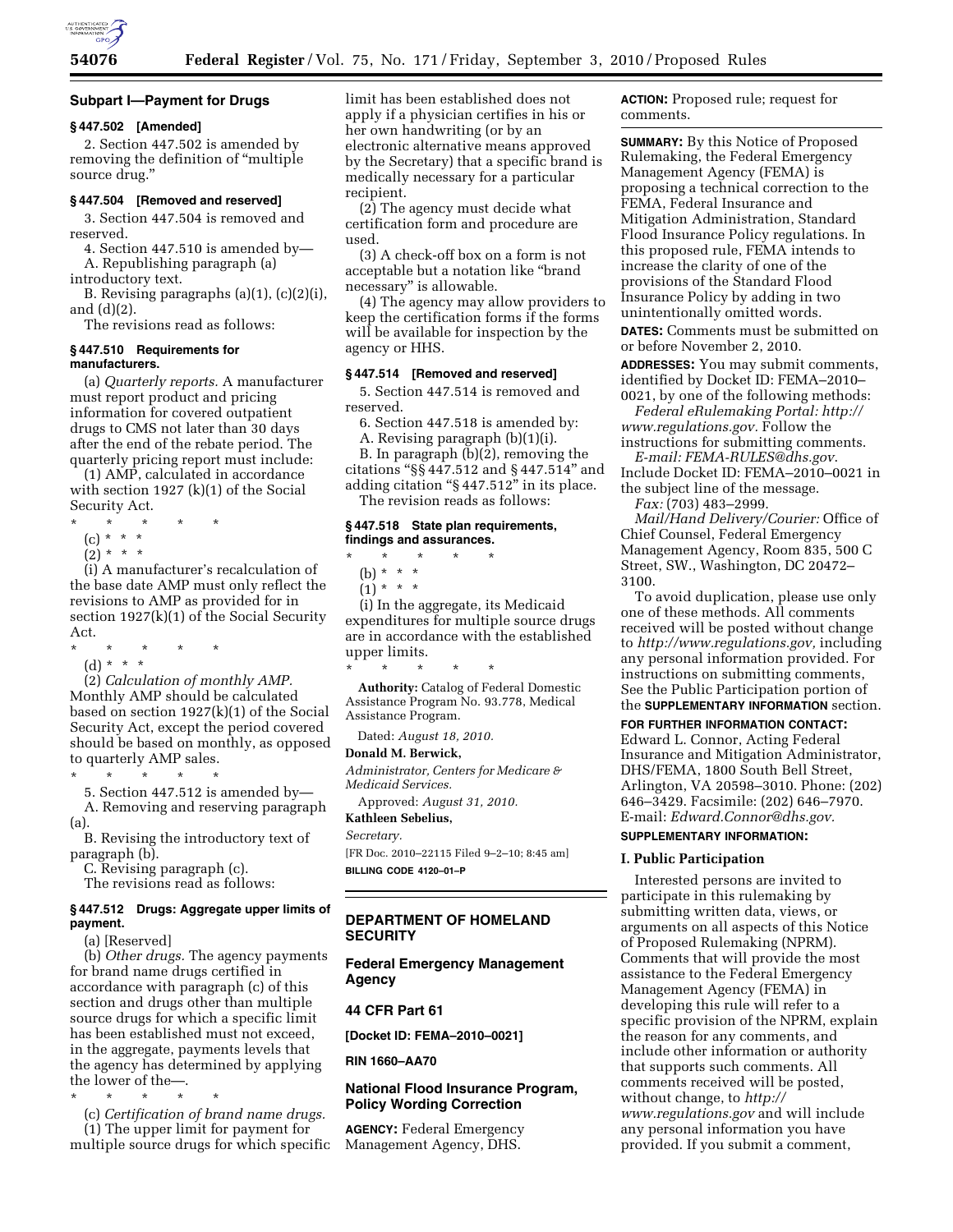please include the Docket ID for this rulemaking, FEMA–2010–0021, indicate the specific section of this document to which each comment applies, and provide a reason for each suggestion or recommendation.

#### *A. Privacy Act*

Please be aware that anyone is able to search the electronic form of all comments received into any of our dockets by the name of the individual who submitted the comment (or signed the comment, if submitted on behalf of an association, business, labor union, etc.) You may want to review the Federal Docket Management System system of records notice published in the **Federal Register** on March 24, 2005 (70 FR 15086).

#### *B. Submission of Sensitive Information*

Do not submit comments that include trade secrets, confidential commercial or financial information to the public regulatory docket. Please submit such comments separately from other comments on the rule. Comments containing this type of information should be appropriately marked as containing such information and submitted by mail to the address specified in the **ADDRESSES** section of this NPRM. If FEMA receives a request to examine or copy this information, FEMA will treat it as any other request under the Freedom of Information Act (FOIA), 5 U.S.C. 552, and the Department of Homeland Security's FOIA regulation found in 6 CFR part 5 and FEMA's regulations found in 44 CFR part 5.

#### *C. Public Meeting*

FEMA does not plan to hold a public meeting on this NPRM, but you may submit a request for one at the address specified in the **ADDRESSES** section of this NPRM explaining why one would be beneficial. If FEMA determines that a public meeting would aid this rulemaking, FEMA will hold one at a time and place announced by a notice in the **Federal Register.** 

#### **II. Background**

Under the authority of sections 1304 and 1345 of the National Flood Insurance Act of 1968, Public Law 90– 448, 82 Stat. 574, as amended (42 U.S.C. 4011, 4081), FEMA provides insurance protection against flood damage to homeowners, businesses, and others by means of the National Flood Insurance Program (NFIP). The sale of flood insurance is largely implemented by private insurance companies that participate in the NFIP Write-Your-Own (WYO) Program. Through the WYO

Program, insurance companies enter into agreements with FEMA to sell and service flood insurance policies and adjust claims after flood losses.

The policy sold is the FEMA Standard Flood Insurance Policy (SFIP), which is published in 44 CFR part 61, Appendix A. The SFIP has six parts, the Dwelling Form (App A(1)), General Property Form (App A(2)), Residential Condominium Building Association Policy (App A(3)), Endorsement to Dwelling Form (App A(4)), Endorsement to General Property Form (App A(5)), and the Endorsement to Residential Condominium Building Association Policy (App A(6)). The language in the Dwelling Form and the General Property Form are similar with respect to their discussion of the property covered. For example, the paragraph at 44 CFR part 61 Appendix A(1) III.B.3 contains the same substance as the paragraph at 44 CFR part 61 Appendix A(2) III.B.4.

However, 44 CFR part 61 Appendix A(2) III.B.4 reads:

Items of property in a building enclosure below the lowest elevated floor of an elevated post-FIRM building located in zones A1– A30, AE, AH, AR, AR/A, AR/AE, AR/AH, AR/A1–A30, V1–V30, or VE, or in a basement, regardless of the zone, is limited to the following items, if installed in their functioning locations and, if necessary for operation, connected to a power source: \* \* \*

While 44 CFR part 61 Appendix A(1) III.B.3 reads:

Coverage for items of property in a building enclosure below the lowest elevated floor of an elevated post-FIRM building located in zones A1–A30, AE, AH, AR, AR/ A, AR/AE, AR/AH, AR/A1–A30, V1–V30, or VE, or in a basement, regardless of the zone, is limited to the following items, if installed in their functioning locations and, if necessary for operation, connected to a power source: \* \* \*

## **III. Discussion of Rule**

On May 31, 2000, FEMA published an NPRM at 65 FR 34823 that proposed to revise the SFIP so that it would conform to ''plain language'' standards. The rule also proposed changes that would bring the three forms of the SFIP more in line with the format of the insurance industry's homeowners policy. FEMA also proposed changes in the coverage.

On October 12, 2000, FEMA published a final rule at 65 FR 60757. The final rule changed the SFIP so that it was in ''plain language'' and restructured the format to resemble the homeowners policy. FEMA also made changes in the policy's coverage and addressed the comments received after the publication of the NPRM.

The SFIP General Property Form is missing "Coverage for" at the beginning of 44 CFR part 61 Appendix A(2) III.B.4. This omission started in the NPRM. However, the omission did not affect 44 CFR until the final rule's effective date of December 31, 2000. The words ''Coverage for'' do not substantively change the effect of the paragraph in question, as FEMA has always interpreted the substance of the paragraph as discussing those items which are or are not covered by the policy. However, to clarify and ensure consistency with the other paragraphs in Appendix A, FEMA is proposing to correct the paragraph by adding the words "Coverage for" at the beginning of 44 CFR part 61 Appendix A(2) III.B.4. With this proposed change, it would be clear on its face that the paragraph discusses the limitations of coverage for these certain types of items.

#### **IV. Regulatory Analyses**

## *A. Executive Order 12866, Regulatory Planning and Review*

This proposed rule is not a ''significant regulatory action'' under section 3(f) of Executive Order 12866, ''Regulatory Planning and Review'' (58 FR 51735, Oct. 4, 1993), accordingly FEMA has not submitted it to the Office of Management and Budget (OMB) for review. This rule is solely adding two unintentionally omitted words to the SFIP and will not affect the way that FEMA interprets or applies the policy. FEMA expects that this change would have no economic impact.

# *B. Regulatory Flexibility Act*

The Regulatory Flexibility Act (5 U.S.C. 601-612) requires that special consideration be given to the effects of proposed regulations on small entities. This rule will not have an economic impact on the regulated public. Therefore, FEMA certifies that this will not have a significant economic impact on a substantial number of small entities.

## *C. Paperwork Reduction Act of 1995*

As required by the Paperwork Reduction Act of 1995 (PRA) Public Law 104–13 (44 U.S.C. 3501 *et seq.*), as amended, an agency may not conduct or sponsor, and a person is not required to respond to, a collection of information unless the collection of information displays a valid OMB control number.

Although this proposed regulatory change will not result in a new collection of information affected by the PRA, the collection of information for the National Flood Insurance Program Policy Forms is approved under OMB